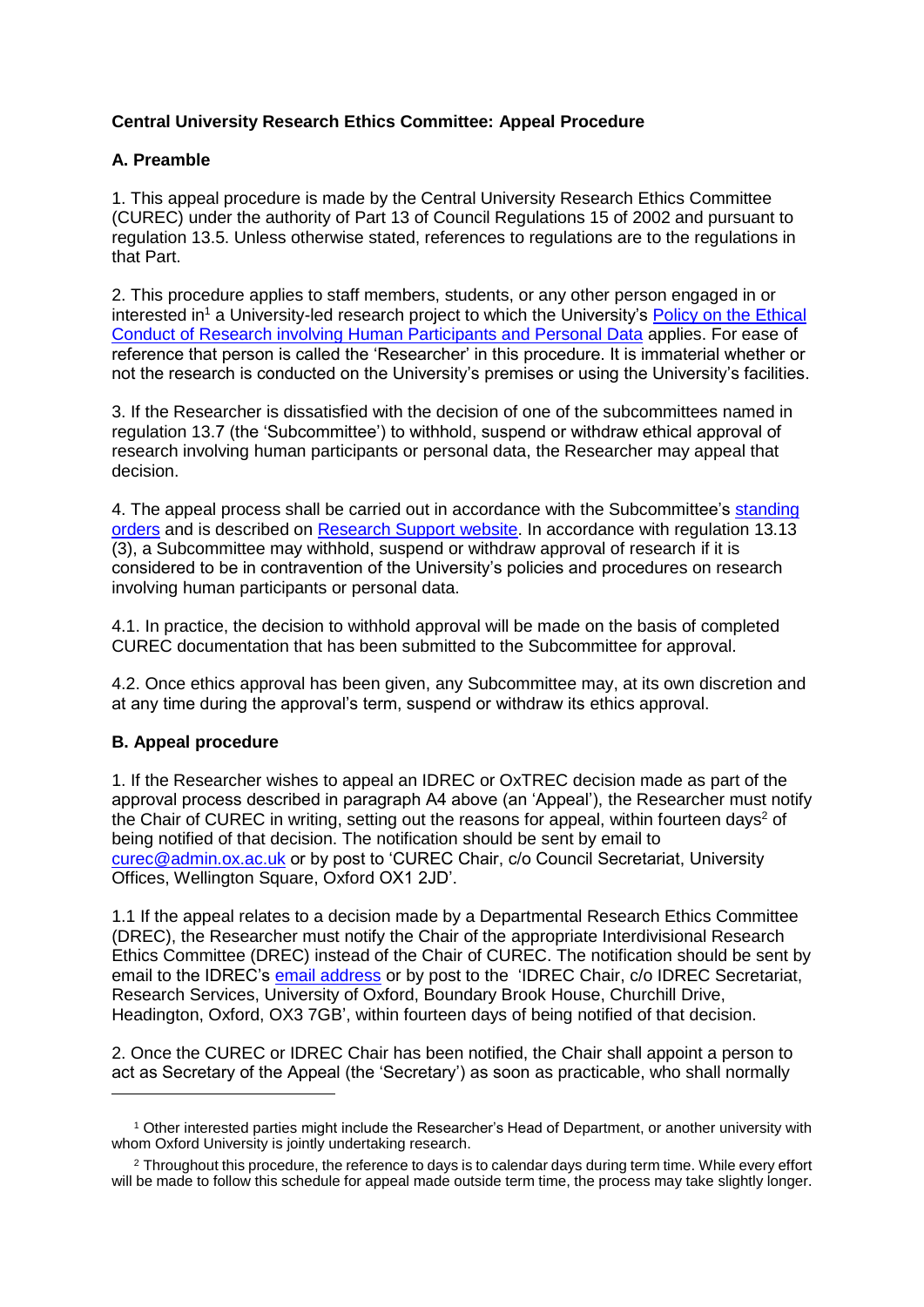be the Secretary of their committee.

3. The committee Chair shall within fourteen days of receipt of the request for the Appeal appoint an appeal panel of three or five members (the 'Panel'), one of whom the Chair shall appoint as chair of the Panel and none of whom shall have had prior involvement in the decision that is the subject of the Appeal or any other conflict of interest in hearing the Appeal. The membership of the Panel shall be at the discretion of the committee Chair but shall normally be drawn from the following:

3.1. a person with research experience from the same field as the Researcher;

3.2. a person with research experience from an unrelated field;

3.3. an external member of CUREC or one of its Subcommittees whose primary personal or professional interest is not in research involving human participants or personal data;

3.4. a member of the committee investigating the appeal (including the committee's Chair).

4. In the event that the CUREC Chair was involved in the Subcommittee decision being appealed, the role of Chair shall be taken by a person appointed by the Pro-Vice-Chancellor (Research).

4.1 For appeals against DREC decisions, in the event that the IDREC Chair was involved in the Subcommittee decision being appealed, the role of Chair shall be taken by a person appointed by the CUREC Chair.

5. The Secretary shall obtain all relevant documentation from the Secretary of the Subcommittee within seven days of receipt of the Researcher's request for an appeal.

6. The Secretary must:

6.1. notify the relevant Subcommittee (or, where an Appeal is being made in connection to paragraph A4.2 above, any relevant body not established by Council Regulations 15 of 2002) of the request for an Appeal within seven days of receipt of that request; and

6.2. give both the appellant Researcher and the relevant Subcommittee (or relevant body) a period of seven days in which to provide any additional information that may be relevant to the Researcher's application or the factual basis upon which approval was subsequently suspended or withdrawn, providing the Researcher with an opportunity to comment on all of the documentation upon which the Appeal Panel will base its decision.; and

6.3. ensure that any relevant contractual obligations to research funding bodies and partner institutions are fulfilled, which may involve notifying them of the Appeal and its outcome.

7. Once the Panel has been established, the Secretary must: